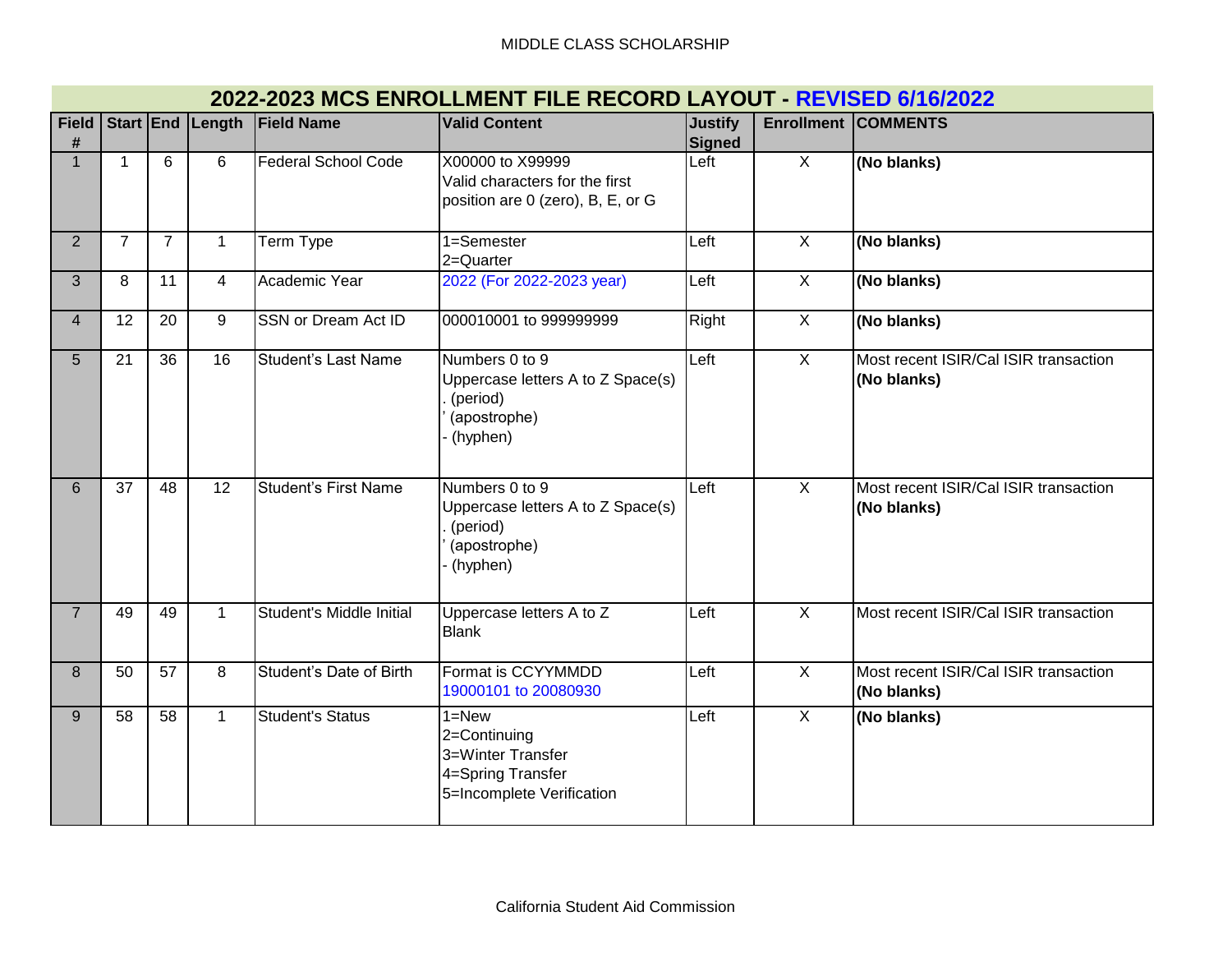|                   | ZUZZ-ZUZJ MICJ LININJELINILINI I ILE INECUND EATOUT<br><b>TILVIOLD VIIVILVAS</b> |    |                  |                                                                                                |                                                                         |                          |                   |                                                                                                                                                                                                                                                                                                                                                                                                                                                                                                                                                                                                                                                                                                                                             |  |  |
|-------------------|----------------------------------------------------------------------------------|----|------------------|------------------------------------------------------------------------------------------------|-------------------------------------------------------------------------|--------------------------|-------------------|---------------------------------------------------------------------------------------------------------------------------------------------------------------------------------------------------------------------------------------------------------------------------------------------------------------------------------------------------------------------------------------------------------------------------------------------------------------------------------------------------------------------------------------------------------------------------------------------------------------------------------------------------------------------------------------------------------------------------------------------|--|--|
| <b>Field</b><br># |                                                                                  |    | Start End Length | <b>Field Name</b>                                                                              | <b>Valid Content</b>                                                    | <b>Justify</b><br>Signed | <b>Enrollment</b> | <b>COMMENTS</b>                                                                                                                                                                                                                                                                                                                                                                                                                                                                                                                                                                                                                                                                                                                             |  |  |
| 10                | 59                                                                               | 60 | $\overline{2}$   | ISIR/Cal ISIR Transaction 01 to 99<br>Number used for<br><b>Financial Aid</b><br>determination |                                                                         | Right                    | $\mathsf{X}$      | This will be the ISIR/Cal ISIR transaction<br>used for awarding<br>(No blanks)                                                                                                                                                                                                                                                                                                                                                                                                                                                                                                                                                                                                                                                              |  |  |
| 11                | 61                                                                               | 61 | $\mathbf{1}$     | <b>Teacher Credential or</b><br>Fifth Year of 5-Year<br>Program Flag                           | Blank<br>$1 = Yes - TCP$<br>$2 = No - TCP/5th-Yr$<br>$3 = Yes - 5th-Yr$ | Left                     | $\overline{X}$    | If the value submitted is 1 or 3, then the<br>campus is required to provide a value of 5<br>in Field 13 (5th year/other undergraduate).<br>Values of "Blank", "2", or "3" will have T/F<br>assessed at the system wide level for UC<br>and CSU.<br>A value of "1" indicates a student is in a<br>Teacher Credential Program. A student<br>record with a "1" in this field will have their<br>award calculation based on the TCP T/F<br>by segment.<br>5th Year program:<br>Enrollment records will reject for<br>campuses who do not have an eligible 5th<br>Year program. Currently, three campuses<br>have been identified as having an eligible<br>program:<br>CSU San Luis Obispo-Polytechnic<br>CSU Pomona-Polytechnic<br>UC San Diego |  |  |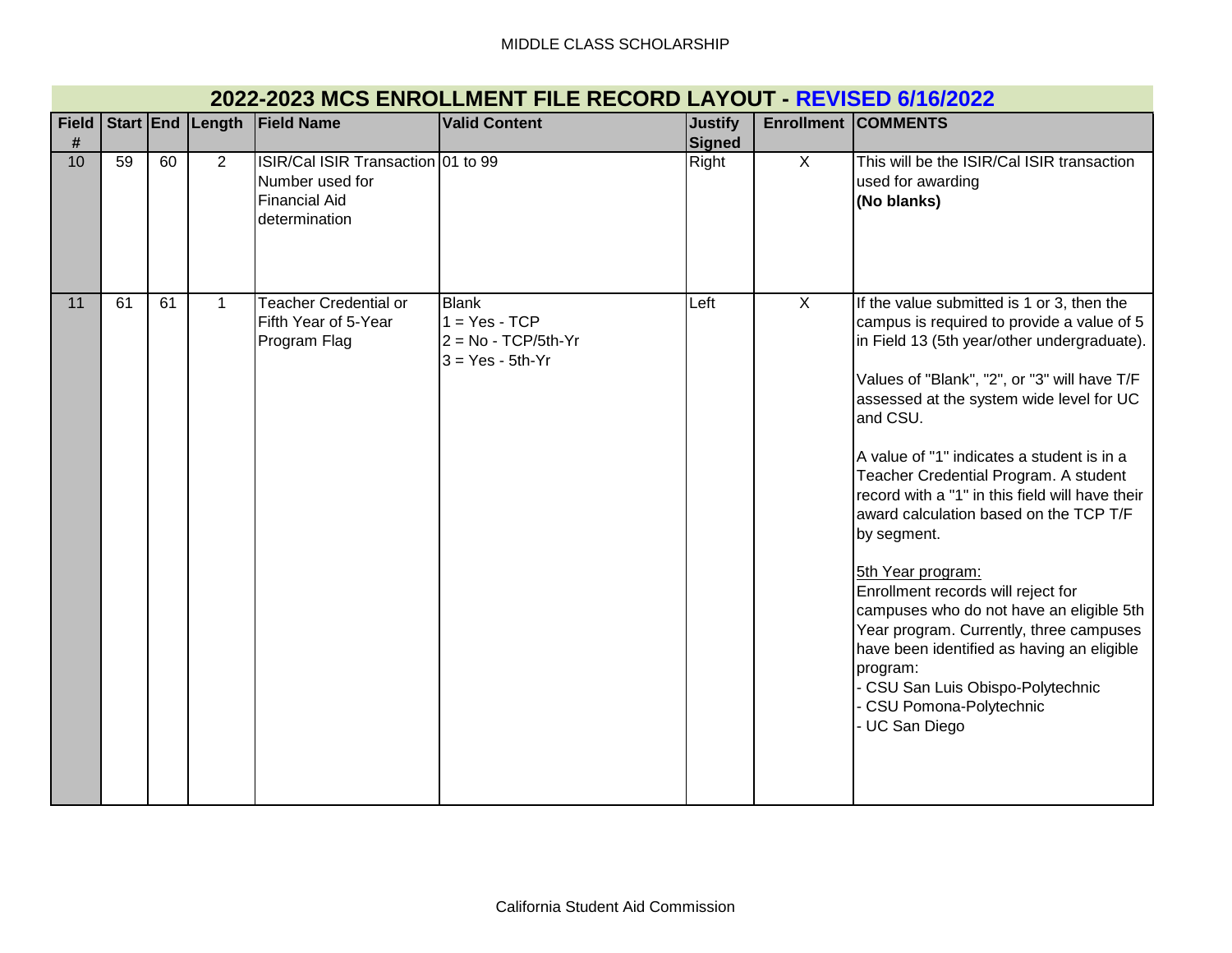| 2022-2023 MCS ENROLLMENT FILE RECORD LAYOUT - REVISED 6/16/2022 |  |
|-----------------------------------------------------------------|--|
|-----------------------------------------------------------------|--|

| <b>Field</b>    |    |     |    | Start End Length Field Name              | <b>Valid Content</b>                                                                                                                                                                                                                                                                                                                                                                                                                                                                                                                       | <b>Justify</b> |   | <b>Enrollment COMMENTS</b>     |
|-----------------|----|-----|----|------------------------------------------|--------------------------------------------------------------------------------------------------------------------------------------------------------------------------------------------------------------------------------------------------------------------------------------------------------------------------------------------------------------------------------------------------------------------------------------------------------------------------------------------------------------------------------------------|----------------|---|--------------------------------|
| #               |    |     |    |                                          |                                                                                                                                                                                                                                                                                                                                                                                                                                                                                                                                            | <b>Signed</b>  |   |                                |
| 12 <sup>°</sup> | 62 | 111 | 50 | Student's Campus E-mail Blank<br>Address | If non-blank:<br>One and only one "@" (at-sign)<br>allowed. Before @:<br>at least one valid character<br>all characters in the range of<br>ASCII 33-<br>126, except for the following 12<br>characters $\lt$ > ()[]<br>、, ; : "@<br>• period (.) cannot be first, last or<br>adjacent to another period<br>After @:<br>• at least one valid character<br>• only letters, digits, hyphen,<br>underscore, and period (A-Z, a-z,<br>$[0-9, -, \_$ .)<br>• hyphen, underscore, and period<br>cannot be first, last, or<br>adjacent to a period | Left           | X | Campus e-mail address or blank |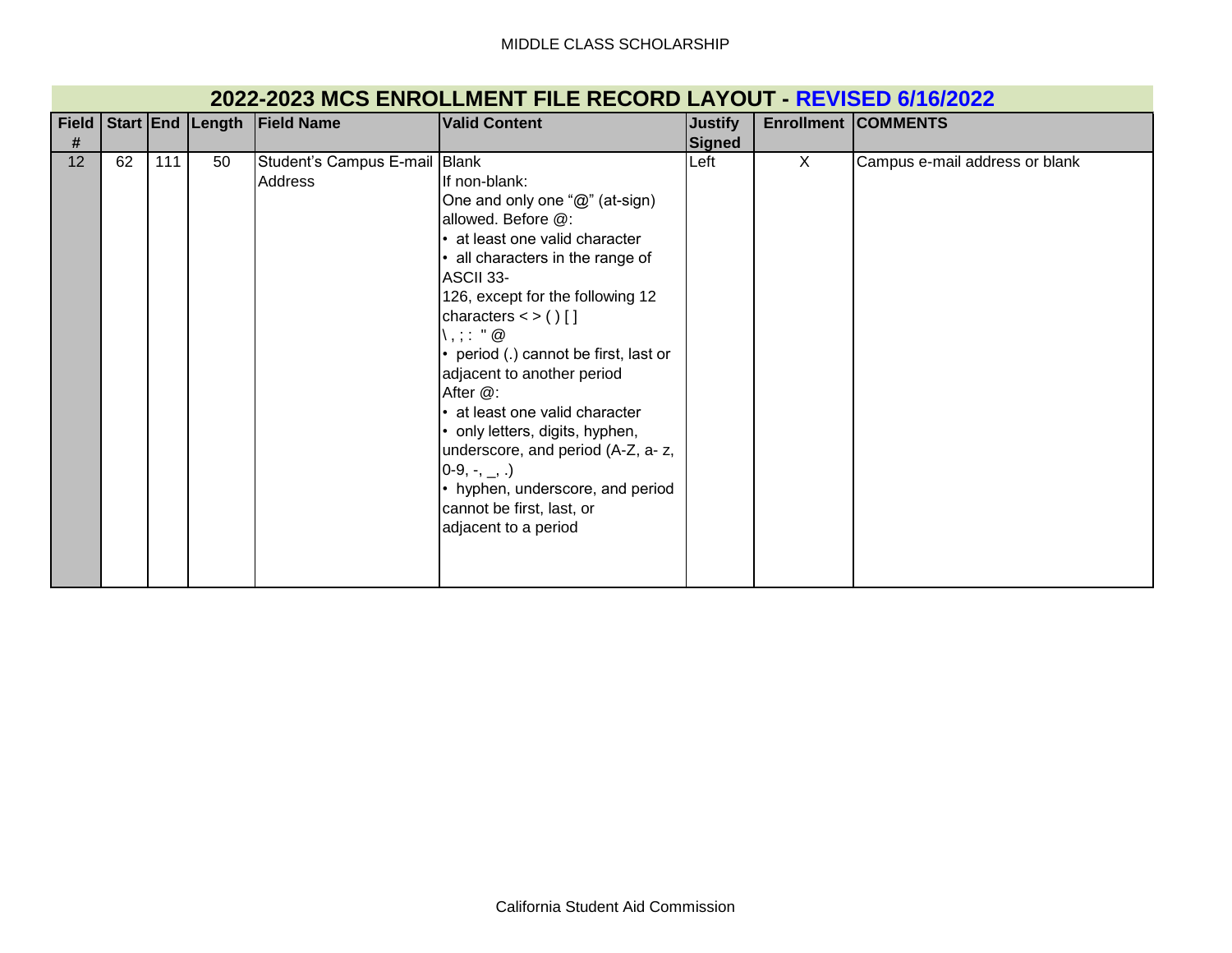| <b>Field</b> |                  |     | Start End Length | <b>Field Name</b>                                                                         | <b>Valid Content</b>                                                                                                                                                                  | <b>Justify</b> |                | <b>Enrollment COMMENTS</b>                                                                                                                                                                                                                                                                                                                                                                                                                                               |
|--------------|------------------|-----|------------------|-------------------------------------------------------------------------------------------|---------------------------------------------------------------------------------------------------------------------------------------------------------------------------------------|----------------|----------------|--------------------------------------------------------------------------------------------------------------------------------------------------------------------------------------------------------------------------------------------------------------------------------------------------------------------------------------------------------------------------------------------------------------------------------------------------------------------------|
| #            |                  |     |                  |                                                                                           |                                                                                                                                                                                       | Signed         |                |                                                                                                                                                                                                                                                                                                                                                                                                                                                                          |
| 13           | 112              | 112 | $\mathbf{1}$     | Grade Level in College as $0 = 1$ st year, never<br>of the beginning of the<br>award year | attended college<br>$1 = 1$ st year, attended college<br>before<br>$2 = 2$ nd year/sophomore<br>$3 = 3rd$ year/junior<br>$4 = 4th$ year/senior<br>$5 = 5$ th year/other undergraduate | Left           | $\mathsf{X}$   | From campus record<br>If the value submitted is "5", then the<br>campus is required to provide a value of<br>"1" or "3" in Field 11.<br>$(1 = Yes - TCP; 3 = Yes - 5th Year)$<br>If the value submitted is "5", and no valid<br>value is provided in Field 11, then the<br>record will be rejected.<br>Refer to Field 11 for 5th Year information.<br>If the campus submits a value of "6" or "7"<br>for this field, then the record will be<br>rejected.<br>(No blanks) |
| 14           | $\overline{113}$ | 113 | $\mathbf{1}$     | Student's Dependency<br><b>Status</b>                                                     | 1=Dependent<br>2=Independent                                                                                                                                                          | Right          | $\overline{X}$ | (No blanks)                                                                                                                                                                                                                                                                                                                                                                                                                                                              |
| 15           | 114              | 123 | 10               | <b>Total Income</b>                                                                       | -999999999 to 0999999999                                                                                                                                                              | Right          | $\overline{X}$ | Negative Income:<br>If it equals -5524, then file should read as<br>$-000005524$ (=10 characters)<br>(No blanks)                                                                                                                                                                                                                                                                                                                                                         |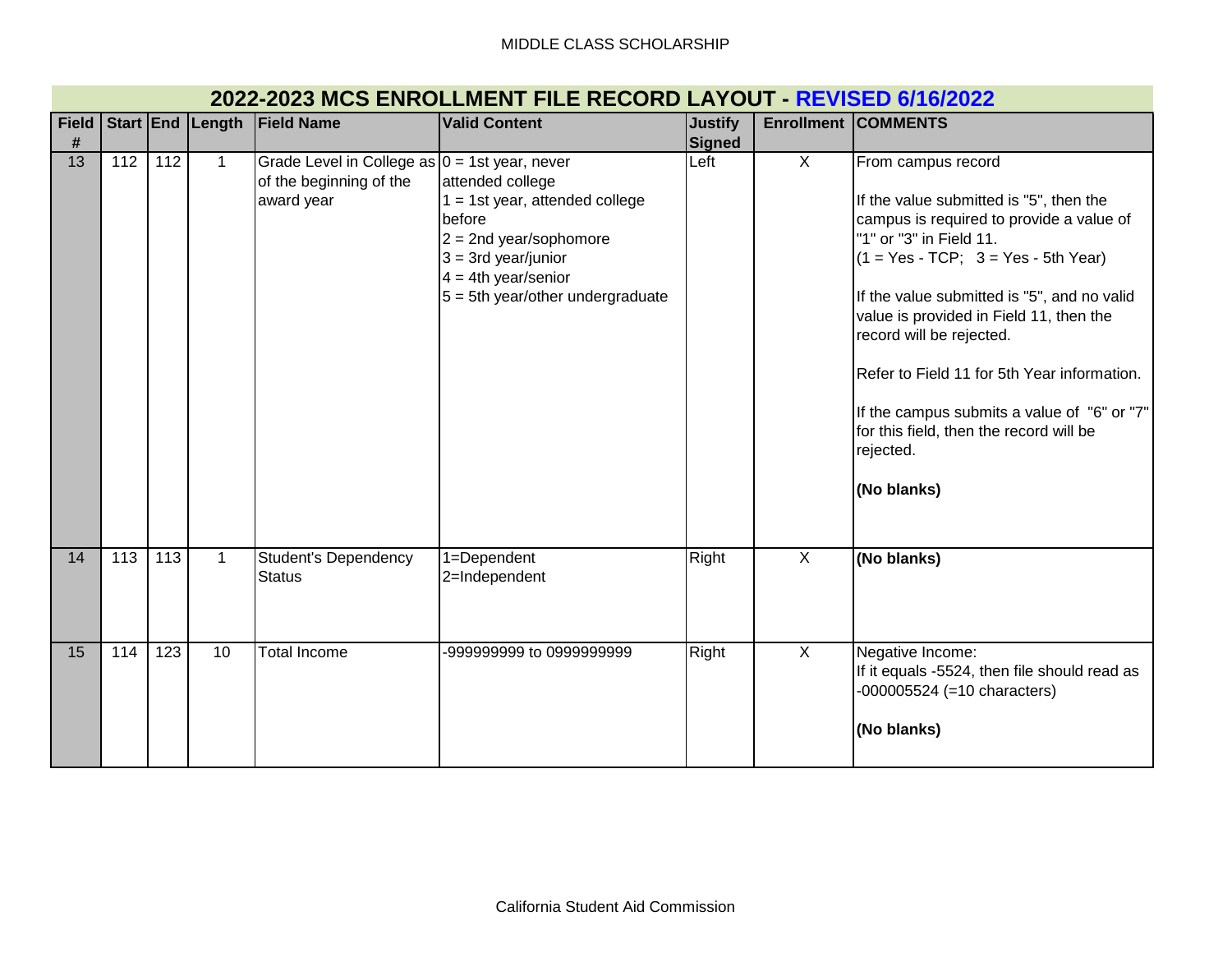| <b>Field</b> |     |     |                | Start End Length Field Name                                                           | <b>Valid Content</b> | <b>Justify</b> | <b>Enrollment</b> | <b>COMMENTS</b>                                                                                                                                                                                                                                                                                                                                                                                                                                                                                                                                                                                                                                                                                                                                                                         |
|--------------|-----|-----|----------------|---------------------------------------------------------------------------------------|----------------------|----------------|-------------------|-----------------------------------------------------------------------------------------------------------------------------------------------------------------------------------------------------------------------------------------------------------------------------------------------------------------------------------------------------------------------------------------------------------------------------------------------------------------------------------------------------------------------------------------------------------------------------------------------------------------------------------------------------------------------------------------------------------------------------------------------------------------------------------------|
| #            |     |     |                |                                                                                       |                      | <b>Signed</b>  |                   |                                                                                                                                                                                                                                                                                                                                                                                                                                                                                                                                                                                                                                                                                                                                                                                         |
| 16           | 124 | 130 | $\overline{7}$ | Student's Federal Awards 0000000 to 9999999                                           |                      | Right          | $\overline{X}$    | Value provided should include all Federal<br>student grants or fee waivers. (No blanks)<br>Pell Grant<br><b>FSEOG</b><br>- Teach Grant<br><b>BIA Grants</b><br>Iraq Service Grant                                                                                                                                                                                                                                                                                                                                                                                                                                                                                                                                                                                                       |
| 17           | 131 | 137 | $\overline{7}$ | Student's<br>Institutional Grants and<br>Fee Waivers & Private<br><b>Scholarships</b> | 0000000 to 9999999   | Right          | $\overline{X}$    | Value provided should include all<br>Institutionally administered student grants<br>or fee waivers. (No blanks)<br>Institutional Grants<br>Athletic scholarships<br>Fee waivers such as, but not limited to<br>Alan Pattee, Foster Youth, COVID-19, Cal<br>Vet Fee Waiver, California Department of<br>Rehabilitation, employee tuition<br>assistance, etc.<br><b>EOP</b><br>- Institutionally administered scholarships<br>(including internship payments counted as<br>EFA)<br>Private scholarships - report the amount<br>that is in excess of the \$7,898 student<br>contribution and if applicable, 33% of<br>parents' contribution from adjusted<br>available income for dependent students<br>with annual household income over<br>\$100,000<br><b>Basic needs direct awards</b> |